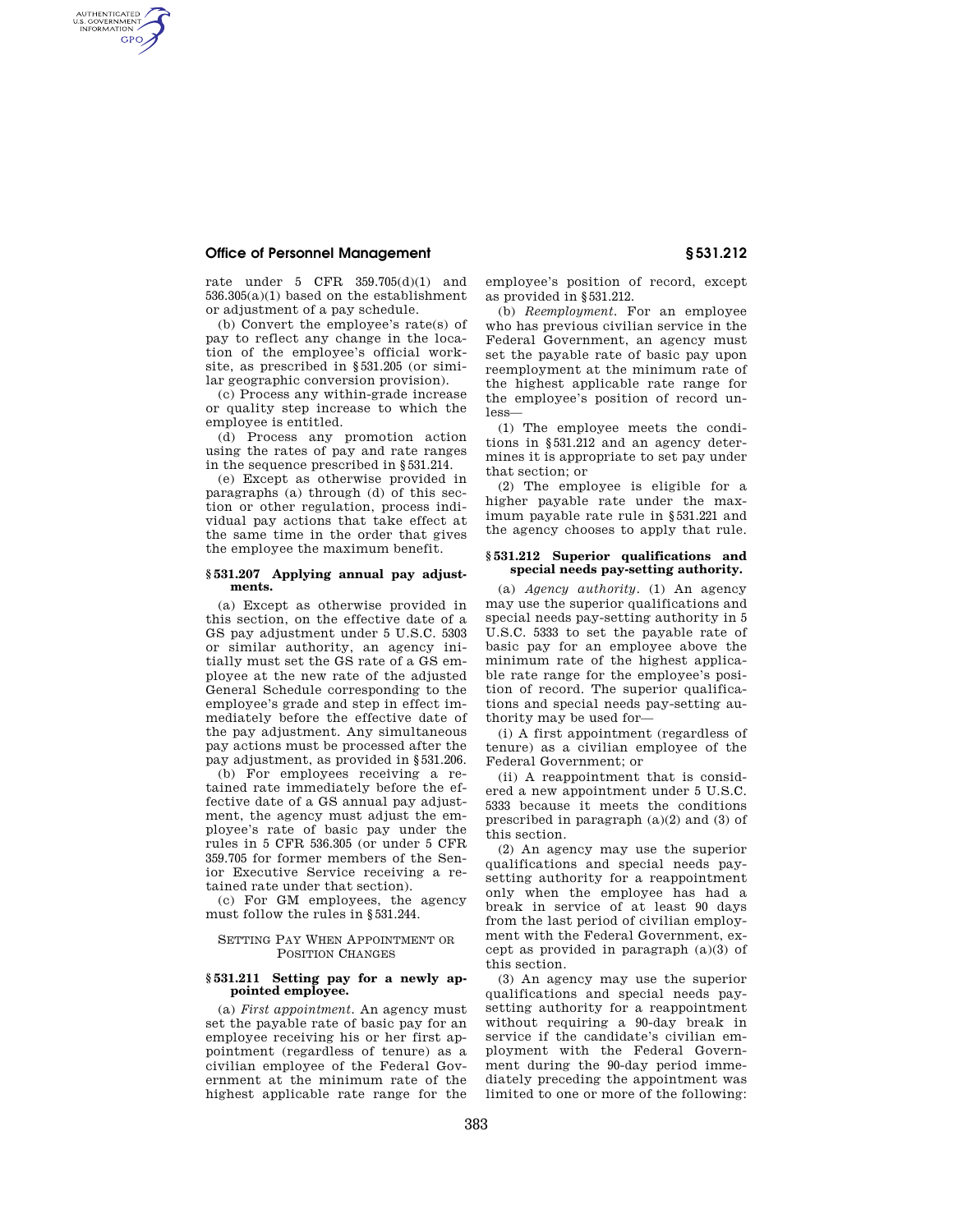(i) Employment under a time-limited appointment in the competitive or excepted service;

(ii) Employment under an appointment as an expert or consultant under 5 U.S.C. 3109 and 5 CFR part 304;

(iii) Employment under a provisional appointment designated under 5 CFR 316.403;

(iv) Employment under a non-permanent appointment (excluding a Schedule C appointment under 5 CFR part 213) in the competitive or excepted service; or

(v) Employment under the Student Career Experience Program under 5 CFR 213.3202(b).

(4) Service as an employee of a nonappropriated fund instrumentality (NAFI) of the Department of Defense or Coast Guard is not considered employment by the Federal Government under this section except for employees covered by §531.216 upon appointment or reappointment (*i.e.*, employees who move from NAFI position to GS position with a break in service of 3 days or less and without a change in agency). Employees covered by §531.216 upon appointment or reappointment to a GS position are not eligible to have pay set under the superior qualifications or special needs authority, since their NAFI employment is considered employment by the Federal Government. Otherwise, NAFI employment does not block application of this section.

(b) *Superior qualifications or special needs determination.* An agency may set the payable rate of basic pay of a newly appointed employee above the minimum rate of the grade under this section if the candidate meets one of the following criteria:

(1) The candidate has superior qualifications. An agency may determine that a candidate has superior qualifications based on the level, type, or quality of the candidate's skills or competencies demonstrated or obtained through experience and/or education, the quality of the candidate's accomplishments compared to others in the field, or other factors that support a superior qualifications determination. The candidate's skills, competencies, experience, education, and/or accomplishments must be relevant to the requirements of the position to be filled.

**§ 531.212 5 CFR Ch. I (1–1–10 Edition)** 

These qualities must be significantly higher than that needed to be minimally required for the position and/or be of a more specialized quality compared to other candidates; or

(2) The candidate fills a special agency need. An agency may determine that a candidate fills a special agency need if the type, level, or quality of skills and competencies or other qualities and experiences possessed by the candidate are relevant to the requirements of the position and are essential to accomplishing an important agency mission, goal, or program activity. A candidate also may meet the special needs criteria by meeting agency workforce needs, as documented in the agency's strategic human capital plan.

(c) *Pay rate determination.* An agency may consider one or more of the following factors, as applicable in the case at hand, to determine the step at which to set an employee's payable rate of basic pay using the superior qualifications and special needs paysetting authority:

(1) The level, type, or quality of the candidate's skills or competencies;

(2) The candidate's existing salary, recent salary history, or salary documented in a competing job offer (taking into account the location where the salary was or would be earned and comparing the salary to payable rates of basic pay in the same location);

(3) Significant disparities between Federal and non-Federal salaries for the skills and competencies required in the position to be filled;

(4) Existing labor market conditions and employment trends, including the availability and quality of candidates for the same or similar positions;

(5) The success of recent efforts to recruit candidates for the same or similar positions;

(6) Recent turnover in the same or similar positions;

(7) The importance/criticality of the position to be filled and the effect on the agency if it is not filled or if there is a delay in filling it;

(8) The desirability of the geographic location, duties, and/or work environment associated with the position;

(9) Agency workforce needs, as documented in the agency's strategic human capital plan; or